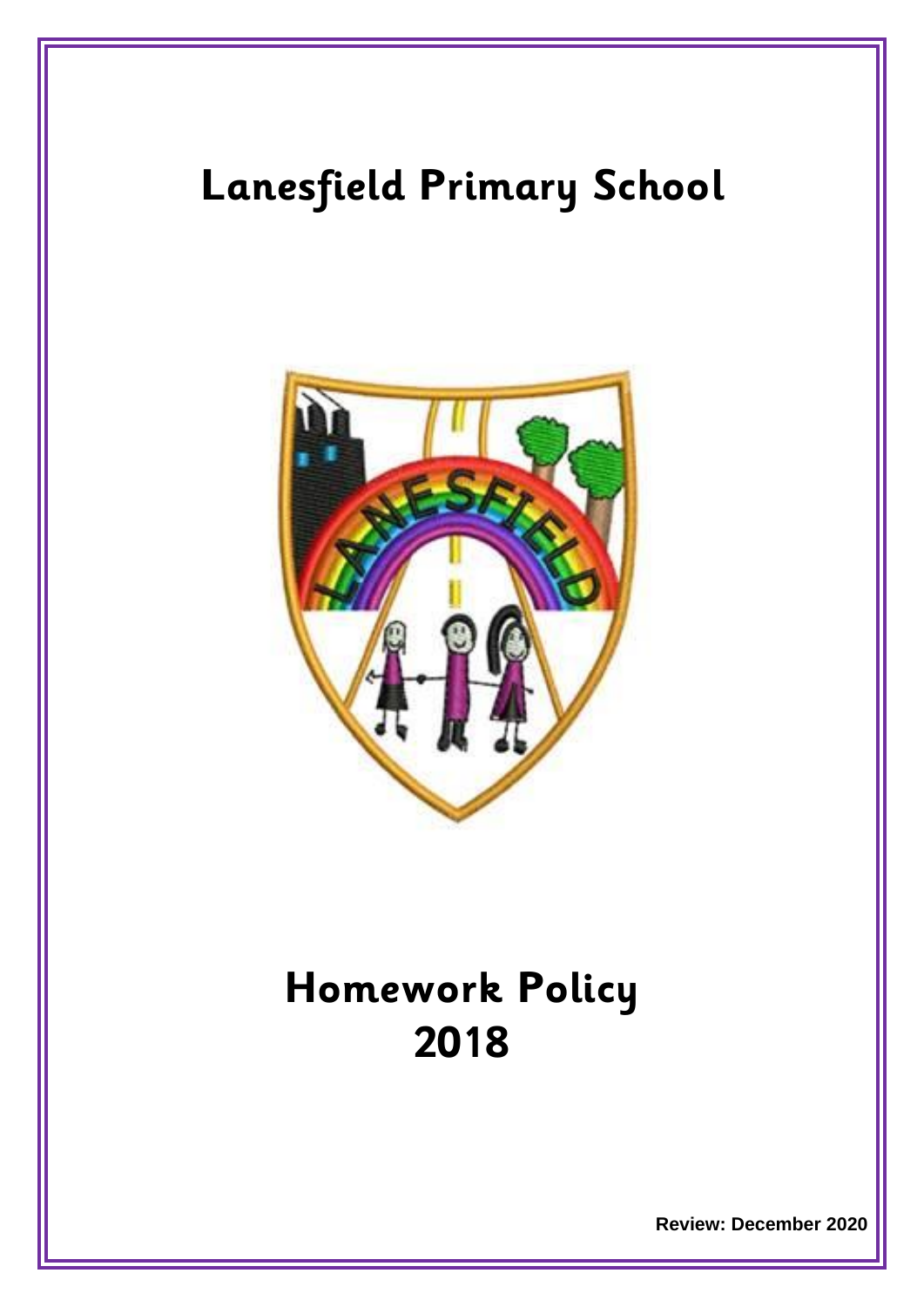## **Aims**

- **Ensure that parents are clear about what their child is expected to do.**
- **Ensure consistency of approach throughout the school.**
- To use homework as a tool to help continue to raise standards of attainment.
- **Provide opportunities for parents, children and the school to work together in partnership in** relation to children's learning.
- **Encourage pupils and their parents to share and enjoy learning experiences.**
- **Encourage children to develop the responsibility, confidence and self-discipline needed to** study independently.
- To prepare Year 6 pupils for the transfer to secondary school.

#### **Nursery Homework**

- **Homework within the Nursery stage is given in the form of reading. Children visit the library** each week during school time and are then encouraged to share this book at home with an adult.
- **Parents are encouraged to read regularly with children sharing a book at bedtime or any other** available opportunity, to build up a reading habit and support children's understanding of books and the pleasure they can bring.
- All children have the opportunity to change books weekly during the library session.
- There may be times when additional work is sent home to mark significant dates/ times in the year.

#### **Reception Homework**

- **Homework within the foundation stage is given in the form of reading and phonics.**
- Children are given Chatterbox homework which encourages talk and develops oracy skills. The children have a box (that they decorate) and take home weekly with something inside from the teacher. It could be an object or picture or rhyme etc. They then discuss with their families and when back at school discuss with teacher what they talked about.
- Parents are encouraged to read with children daily to build up a reading habit and support children's understanding of new words. Children change their reading books twice a week.
- **Phonic homework is based on the Read, Write Inc materials. A follow up sheet is sent home** for the children to practise with the support of parents/ careers. Working in this way ensures all children receive one to one support with new sounds along with keeping parents/careers aware of the sounds taught in class. Returned sheets will be kept in the children's box files in class.